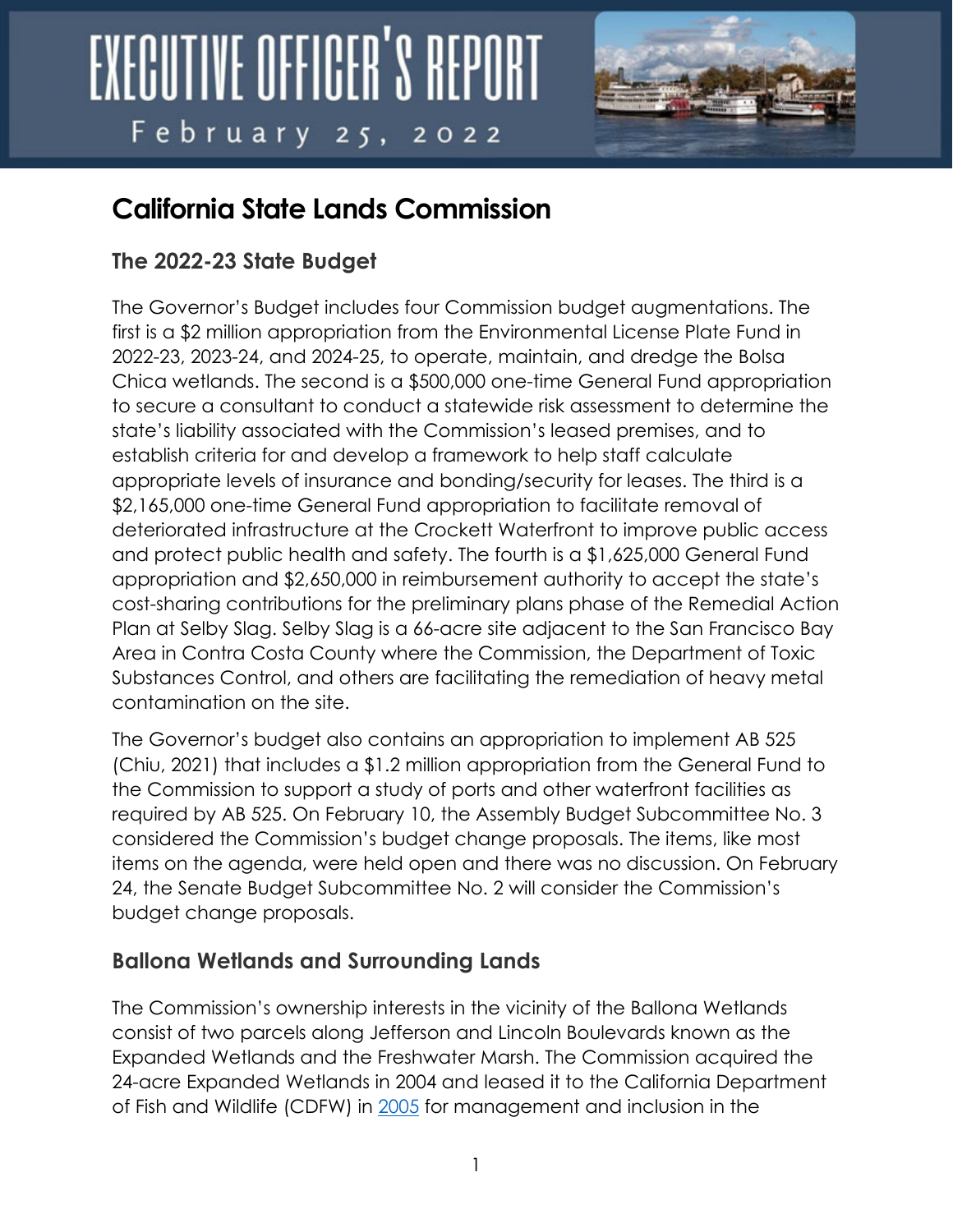

approximately 562-acre CDFW Ecological Reserve. The 60-acre Fresh Water Marsh parcel was restored as a treatment wetland for the Playa Vista development in 2003 and is not part of the CDFW Ecological Reserve. The Commission acquired the naked fee title in 2004 subject to numerous covenants and a perpetual conservation easement that provides for the operation, maintenance, and funding of the marsh by others. By agreement between the developer Playa Vista and the Ballona Wetlands Conservancy, the Freshwater Marsh is managed by the Conservancy, which has four members: Brookfield Residential (successor-in-interest to the grantor, Playa Vista), the City of Los Angeles, the California Natural Resources Agency (represented by CDFW), and the Friends of Ballona Wetlands.

CDFW recently proposed a restoration at Ballona including enhancement, public access improvements, and creation of additional wetland and upland habitat in the Ecological Reserve. The restoration project area includes the Commission-owned Expanded Wetlands parcel. The project area excludes the Freshwater Marsh since it is already restored, separately managed, and not part of the Reserve. After CDFW certified the EIR, a lawsuit challenging it was filed in early 2021 and is ongoing.

Natural gas has been held in a storage field 6,100 feet below the wetlands, covered by 1,500 feet of impermeable shale, since the 1940s, subject to entitlements for the field that all predate the Commission's ownership interests. The field's footprint includes the Expanded Wetlands and portions of the Freshwater Marsh. Southern California Gas Company (SoCalGas) monitors and operates the field, including a system of monitoring wells and pipelines within the Ecological Reserve. The field is operated through 54 wells directionally drilled from Playa Del Rey. According to mapping provided by SoCalGas, none of these monitoring or operational wells is located within the Commission's parcels. SoCalGas performs routine patrols and a soil gas monitoring program conducted by a California Public Utilities Commission third-party consultant.

While the controversial University Syndicate well is within the footprint of the Freshwater Marsh, it was abandoned in 2001. Members of the public have expressed concern about the appearance of gas bubbles in the marsh near the University Syndicate well. However, Ballona's marshy location is subject to natural gas seeps and prior claims that the University Syndicate well was/is leaking have been investigated previously and the evidence did not support that conclusion. Whatever the source of the bubbling, the Commission does not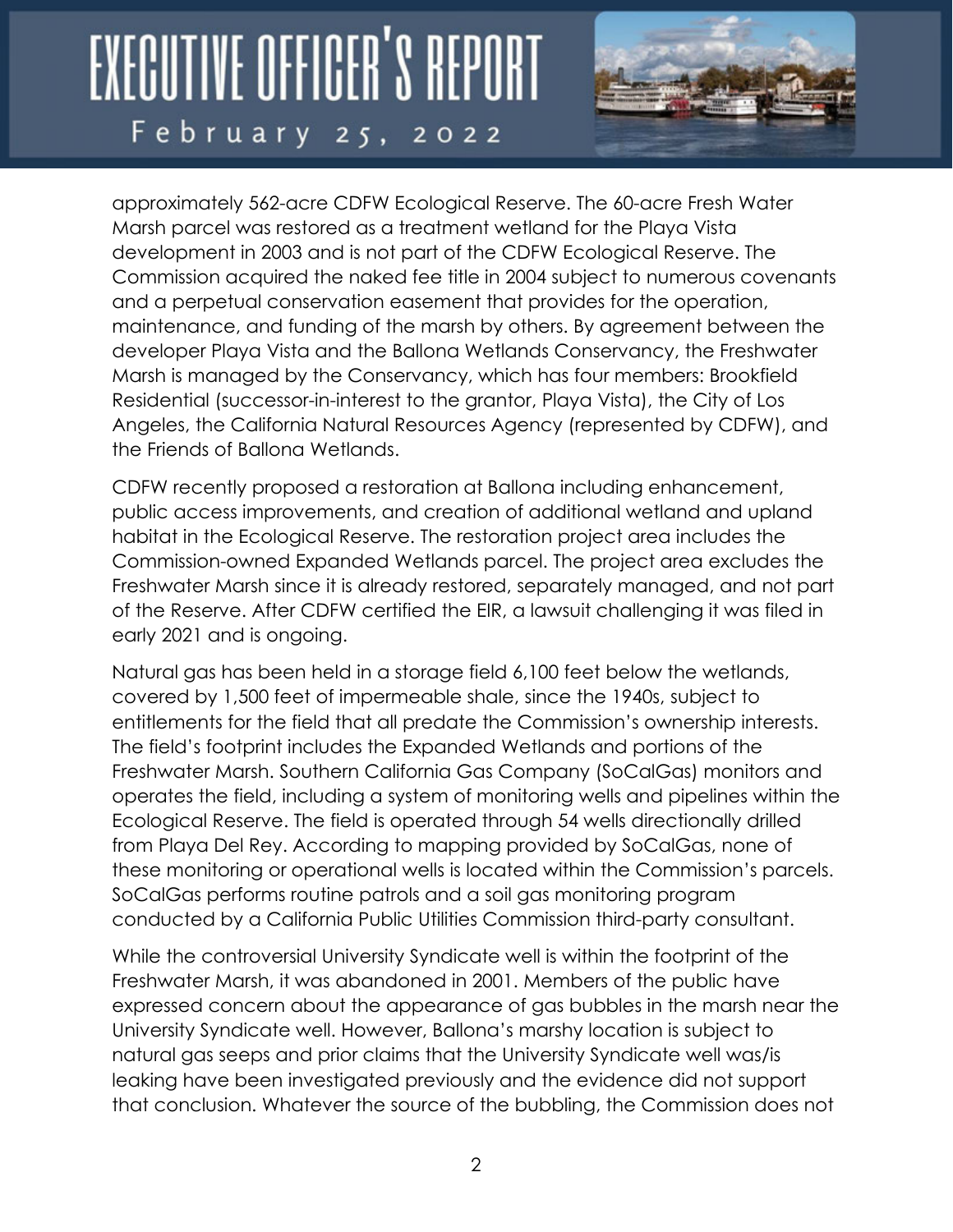

control oil and gas operations in the area because it took surface ownership subject to existing uses and does not own the minerals Moreover, the Commission is not a regulatory agency with jurisdiction over the past or present oil and gas operations on-site.



#### **Pipeline 0919/Platform Eva to Shore Pipeline**

On December 22, 2021, DCOR, LLC, a Commission lessee and operator of multiple offshore oil and gas operations, reported a sheen off the coast of Orange County. An investigation found that pipeline 0919, which transports oil from state Platform Eva to shore, was the source of the discharge. In accordance with the Commission's regulations, and at the direction of Commission staff, DCOR immediately suspended operations at Platform Eva. Under California Code of Regulations, Title 2, Section 2137, an immediate suspension of drilling and production operations is required to control pollution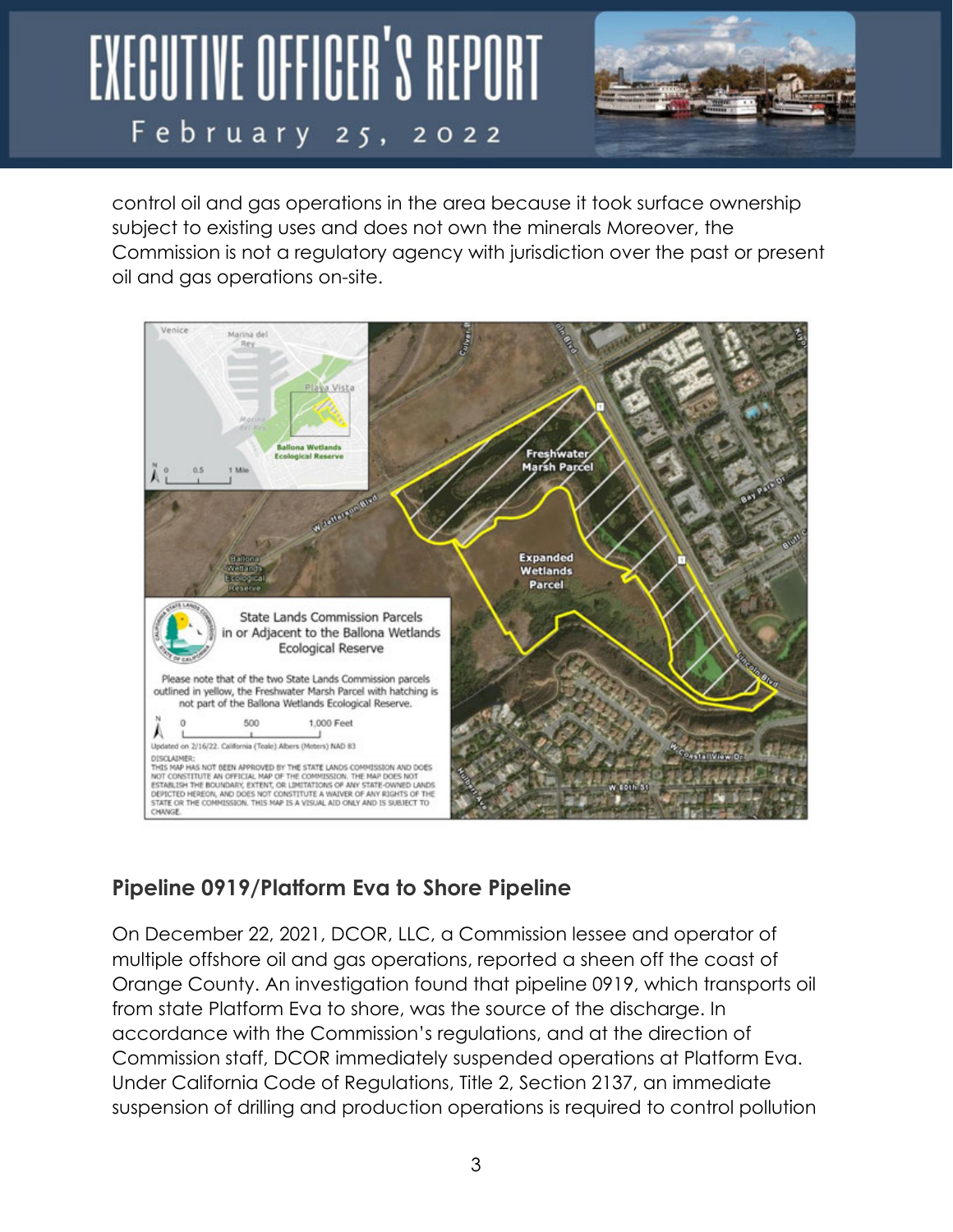

caused by such operations *and corrective action must be taken immediately*. Similarly, the pipeline lease agreement between DCOR and the Commission obligates DCOR to perform repairs and maintenance as required to maintain the premises and improvements in good order and repair and safe condition.

Staff has worked closely with other regulators, including the State Fire Marshal, throughout the initial spill response, including identification and repair of the damaged portion of the pipeline. Staff continues to coordinate closely with the State Fire Marshall and other regulators as DCOR completes the pipeline repairs and complies with regulatory directives before any resumption of operations at Platform Eva would be allowed. Section 2137 provides for resumption of drilling and production operations after adequate corrective measures have been taken and Commission staff authorizes resumption. The staff authorization provided for in the regulation is ministerial in nature, which means that staff is required to authorize resumption after review and confirmation that corrective measures have been completed, as required by law. The regulation does not provide for discretionary review by the Commission, or reconsideration of the lease. The lease agreement similarly does not provide for termination or reconsideration when a lessee has complied with its maintenance and repair obligations and external regulatory obligations.

This month both the State Fire Marshall and Commission staff provided DCOR with conditions to resume operations. Once staff receives verification that DCOR completed all necessary corrective measures and repaired the pipeline as needed to prevent further pollution, DCOR will be authorized to resume and continue operations for the remainder of its lease term. The lease for pipeline 0919 expires in March 2029.

#### **Pipeline P00547/Southern California Oil Spill Update**

In October 2021 the U.S. Coast Guard received a report of an oil sheen off the coast of Newport Beach. A Unified Command composed of the Coast Guard (USCG), California Department of Fish and Wildlife's Office of Spill Prevention and Response, Amplify Energy Corp (the responsible party), Orange County and San Diego County was established, and all available actions were taken to ensure the safety of the public and response personnel, to recover spilled oil, to maximize the protection of environmentally sensitive areas and minimize impact to maritime commerce.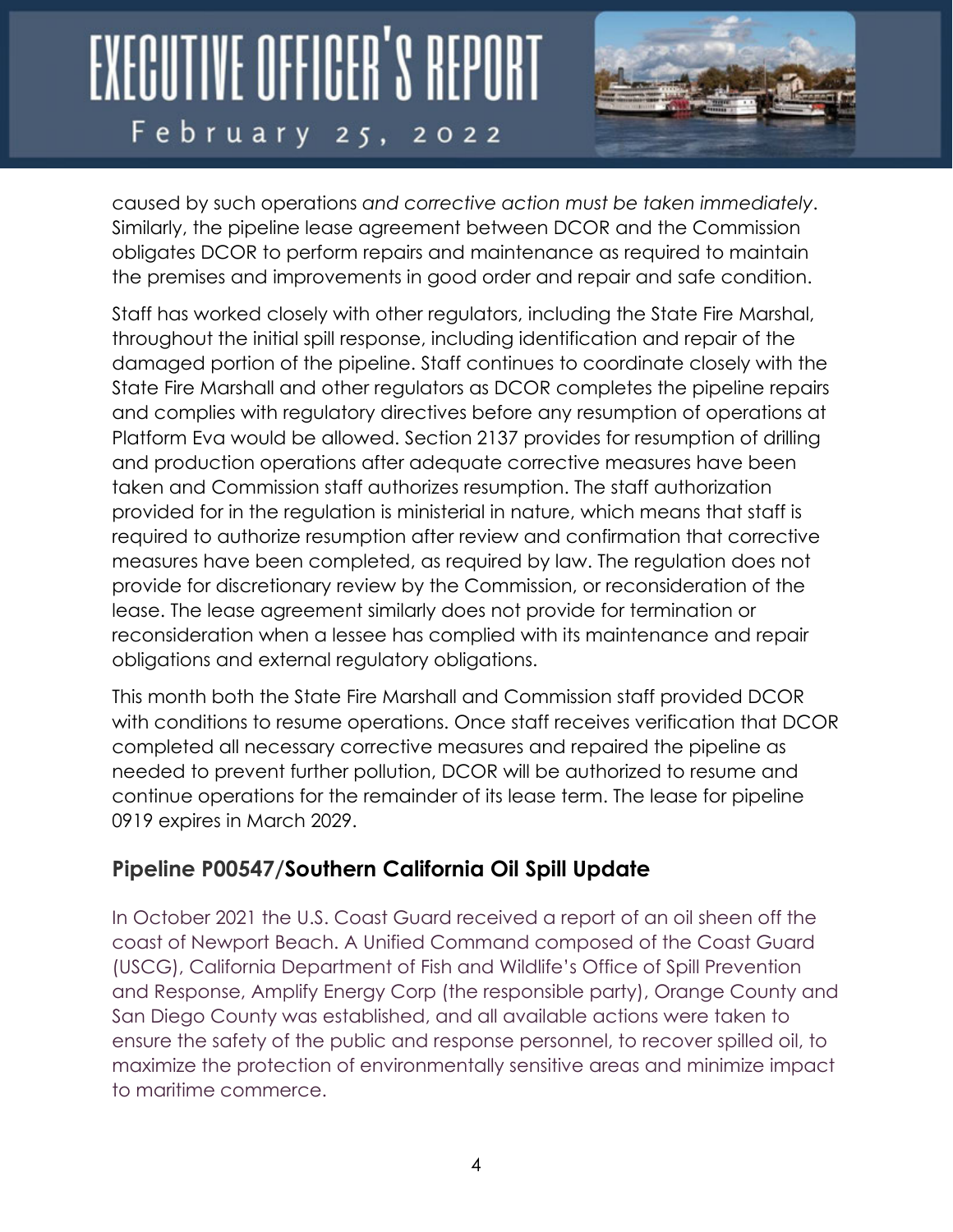

On February 2, 2022, the Unified Command ended response efforts for the incident. According to the Unified Command, the last tar ball report was received on January 4 and no incident of oil was observed above cleanup endpoints during the transition period. The pipeline remains shutdown and the Pipeline Hazardous Materials Safety Administration approved Amplify's proposed pipeline repair and flushing procedure. A Natural Resource Damage Assessment (NRDA) is in process to determine the appropriate type and amount of restoration needed to offset impacts to fisheries, wildlife, habitats, and human uses impacted by the spill. The Commission is a Trustee Agency participating in the NRDA process along with OSPR, California Department of Parks and Recreation, the National Oceanic and Atmospheric Administration, and the Department of the Interior, represented by the US Fish and Wildlife Service, Bureau of Land Management, and National Park Service.

#### **Rincon Phase II Decommissioning Project**

The Rincon facilities are in caretaker status while the Phase 2 Feasibility Study and California Environmental Quality Act (CEQA) documentation are conducted and will remain in caretaker status until the final Phase 3 work is completed. Phase 3 is to execute a decommissioning plan for the disposition of Rincon Island, the onshore facility, and the causeway.

Commission staff and Padre Associates, the Commission's environmental consultant, are preparing a draft Feasibility Study that will evaluate decommissioning alternatives for the final disposition of the island and onshore facilities. The draft Feasibility Study is estimated to be released in March or April of this year. A 60-day public comment period will be provided, after which the Feasibility Study will be revised as necessary and then considered by the Commission. The final Feasibility Study is anticipated to be completed by the 3rd quarter of 2022. The CEQA process will start after the Commission approves the Feasibility Study.

Public outreach and engagement is ongoing. Last year, staff convened a virtual town hall and a Feasibility Study workshop. Staff also sent a questionnaire to Mussel Shoals Community residents requesting their input on potential Phase 2 alternatives. Staff received and responded to three sets of comments from the community. Staff will convene another outreach meeting after it releases the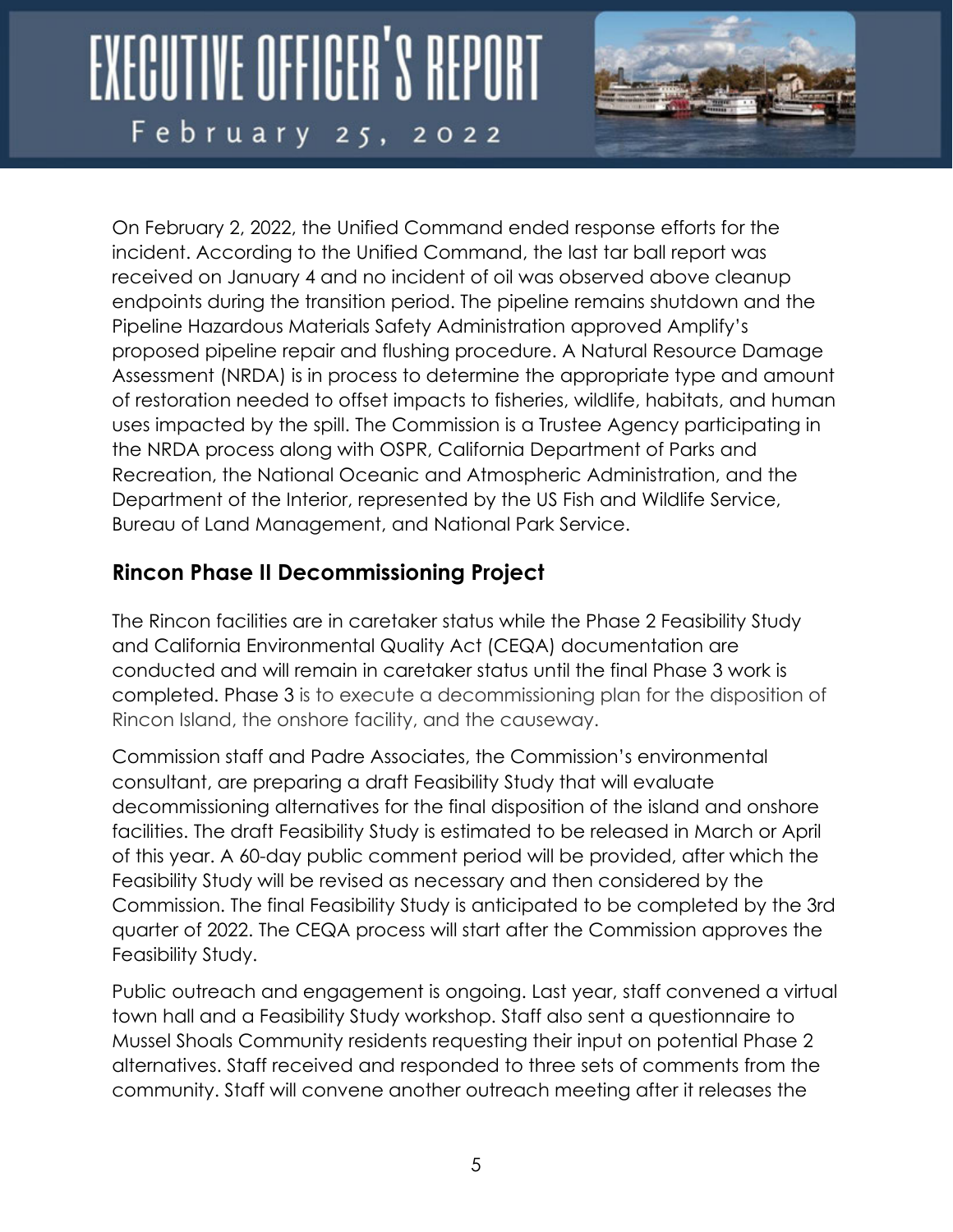

draft Feasibility Study. Staff has also begun informal consultation with other government agencies, including the California Coastal Commission, State Coastal Conservancy, California Department of Fish and Wildlife, National Marine Fisheries Service, and Ventura County.

#### **Platform Holly/Piers 421 Decommissioning (South Ellwood) Project**

Staff continues to maintain and monitor Platform Holly and the onshore facilities to ensure public health and safety. Staff, Exxon, and their subcontractors continue to plug and abandon the wells on Platform Holly and have completed three of the thirty wells. Eight of the remaining 27 wells that require a more involved abandonment procedure have been prepared for abandonment operations. Once preparation is finalized for these wells, the final abandonment will proceed for this group and preparation work will start on the next batch of wells. Staff estimates the remaining well abandonment work to take another ten to twelve months.

Natural seep activity continues in and around Platform Holly and the Ellwood offshore field. Heavy seep activity and recent calm sea conditions have resulted in an oil sheen being visible regularly in the vicinity of the platform over the past few months. Seep activity is recorded daily and shows no correlation with platform or abandonment operations.

In January, staff released a Draft EIR for the 421 caisson and pier removal project and has since conducted two scoping meetings. Once the public comment period closes on March 7, staff will prepare a Final EIR for the Commission to consider at its April 26 meeting.

#### **SB 44 Legacy Well Remediation Program**

In December 2021, the Commission, in coordination with community and agency partners, re-abandoned the Duquesne 910 Legacy Well at Summerland Beach in Santa Barbara. This marked the Commission's fifth legacy well plugged without incident, on time, and within budget. Staff continues to monitor and investigate remaining legacy wells off Summerland Beach. Commission staff and its contractor, Interact, are preparing cost estimates and engineering plans to re-abandon the Treadwell well #2 later this year.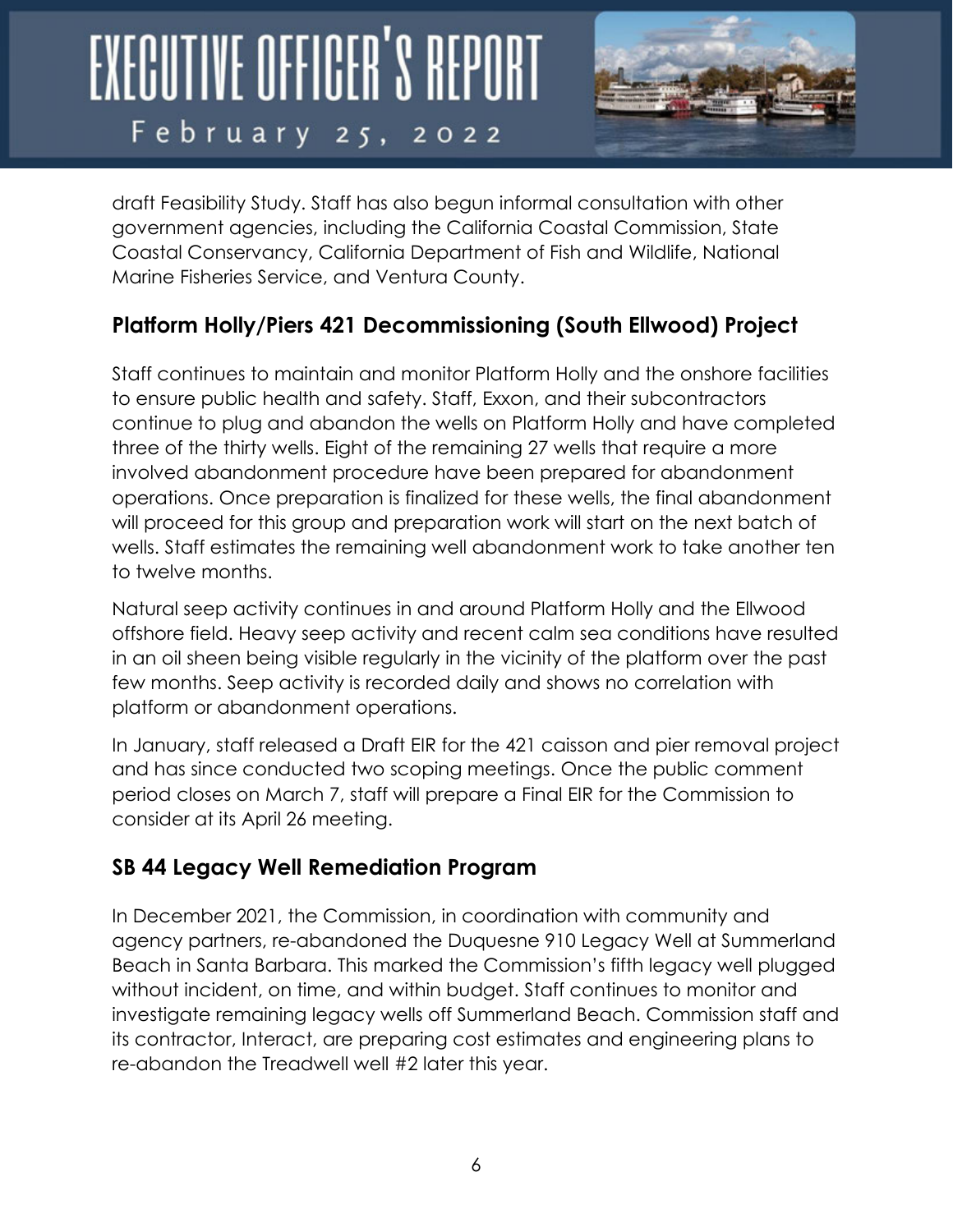

#### **Hollister Ranch Public Access Program**

This past November, the California Coastal Commission held its first public workshop on the draft Hollister Ranch Coastal Access Program. The purpose of the workshop was to present the draft Coastal Access Program and hear from the Commissioners and the public. The state agency team staff presented the draft Coastal Access Program during the workshop, which was followed by over 100 presentations and speakers, including the four state agency directors, Senator Limón, Chumash Tribal Officials, working group members, Hollister Ranch property owners and others.

Despite COVID-19 related delays in 2020 and 2021, the Coastal Commission was on track to approve the final Program by the legislative deadline this year, which the state agency team hoped would include an "early access" phase agreed to by the Hollister Ranch Owners Association. The team anticipated incorporating Coastal Commission direction and public feedback into a final program for Coastal Commission approval in March. But consideration of the Program has been deferred to allow evaluation of the applicability of CEQA to the consideration of the Program. The team is notifying the Legislature as required by AB 1680 (Limón, 2019.)

As background, since 2019, the Hollister Ranch state agency team and its consultants have spearheaded a robust public engagement process to develop a contemporary Hollister Ranch Coastal Access Program—pursuant to AB 1680. The state agency team established a stakeholder working group that met regularly over the past year and a half to assist in developing the draft Program. The team interviewed 18 stakeholder groups, issued four public surveys, and convened interactive public engagement sessions, including hosting two public meetings and eight listening sessions with stakeholders, environmental justice communities, youth, and Chumash tribal representatives. Formal Chumash tribal consultations were initiated this past June and are ongoing.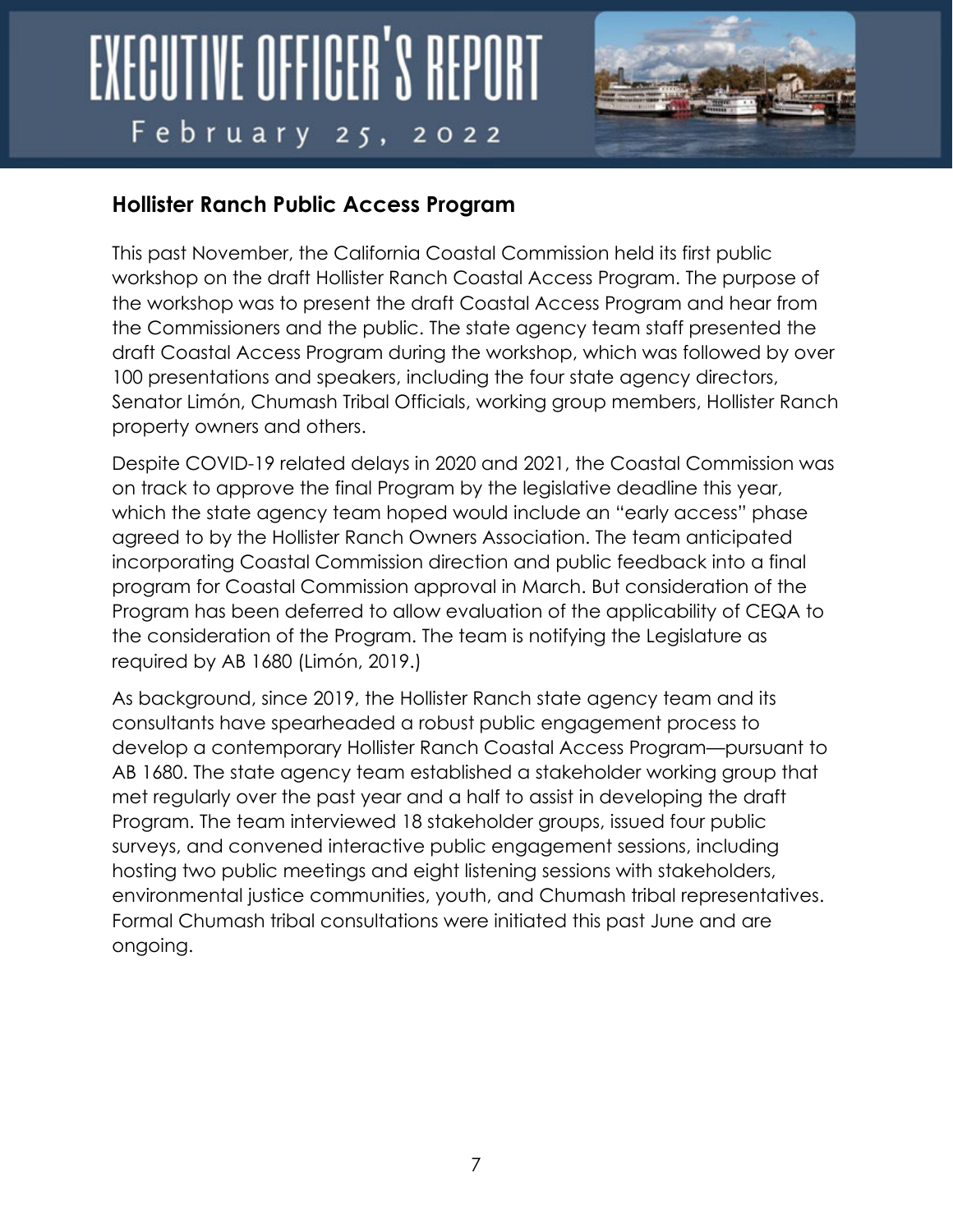

#### **Offshore Renewable Energy Applications in the Pacific Ocean, Near Vandenberg Space Force Base**

Staff continues to process two applications for wind energy projects offshore of Vandenberg Space Force Base. Staff is working with the applicants, IDEOL and CADEMO, to develop a scope of work for consultant services to prepare an EIR. Staff is also gathering input from responsible agencies, including the California Coastal Commission and California Department of Fish and Wildlife, to inform the selection of initial baseline studies for the EIR. Staff expects to release the scope of work and request for proposals to hire a consultant in early spring.

#### **Coordinated Offshore Wind Energy Planning in Federal Waters**

Staff continues to participate in offshore wind planning in federal waters as a member of the BOEM-CA Intergovernmental Task Force for offshore wind, and as a state agency named in the recently enacted AB 525, which directs these agencies to develop a strategic plan for developing offshore wind in federal waters off the coast of California. The Bureau of Ocean Energy Management (BOEM) is preparing to hold lease sales for offshore wind facilities in the Humboldt and Morro Bay wind energy areas. In January, BOEM released an Environmental Assessment for public review for the Humboldt wind energy area, and is developing an Environmental Assessment for the Morro Bay wind energy area. Commission staff also participates in outreach to the fishing community and tribal governments to ensure meaningful and inclusive participation by these important partners and stakeholders. With respect to AB 525, staff is working with the California Energy Commission to develop a scope of work to assess California seaport readiness and necessary physical investments to facilitate offshore wind energy.

#### **Tijuana River Valley Pollution Crisis**

On January 7, a flow of untreated raw sewage from Mexico to the U.S. spilled into the Tijuana River. This incident, which lasted for several days, was caused by a ruptured pipe. The ongoing issues of untreated raw sewage flows highlight the need for action, specifically to update and expand infrastructure to address water pollution. On November 8, 2021, the U.S. EPA announced that it would proceed with environmental review of a suite of water infrastructure projects to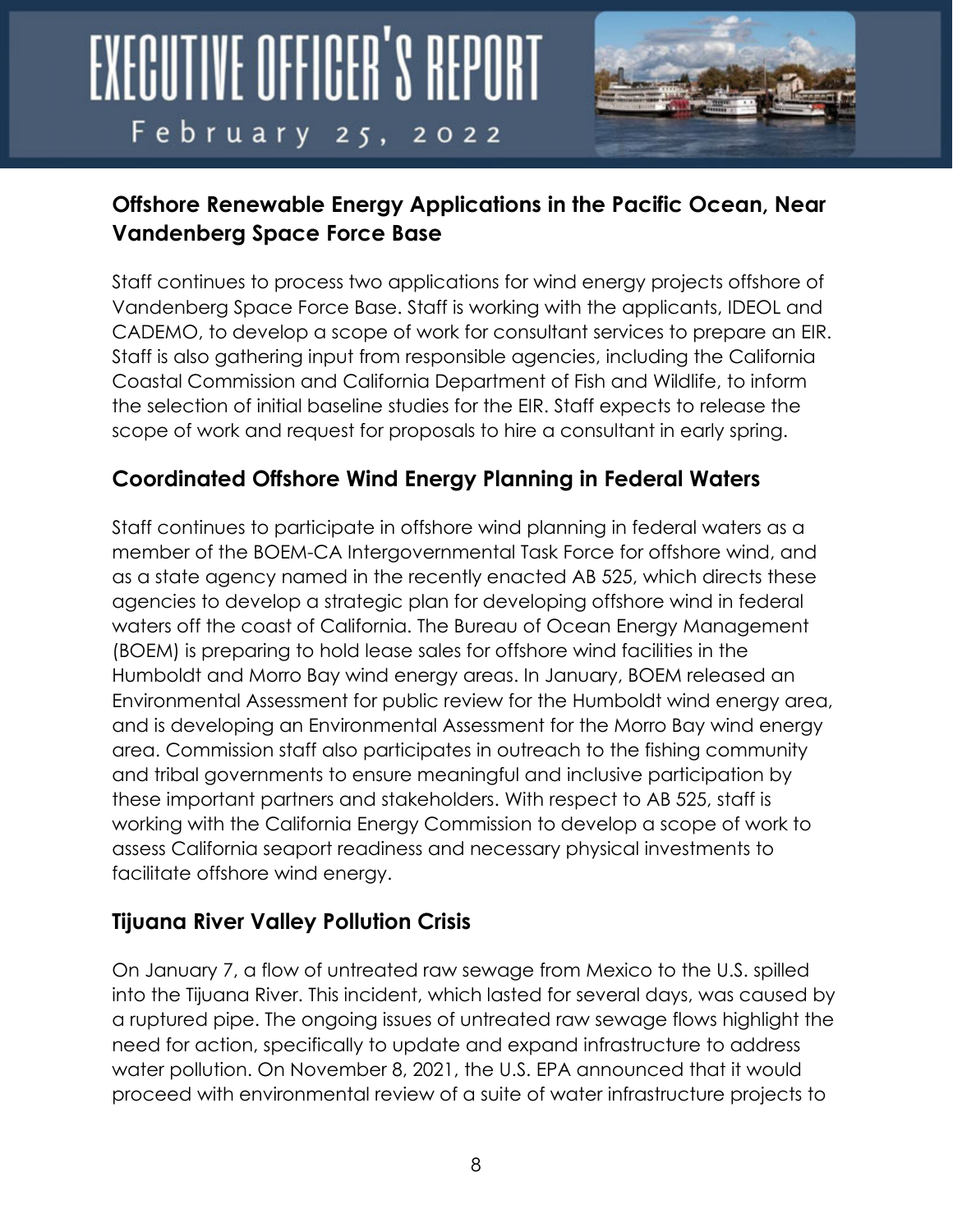

address water transborder water pollution from the Tijuana River watershed. This approach represents a comprehensive solution to this crisis and will allow the US EPA to implement a phased approach in the design and construction of various water infrastructure projects. During this announcement, the US EPA also committed to continue to engage the public and stakeholders during the National Environmental Policy Act review process and to work with their counterparts in Mexico to ensure binational support for water infrastructure projects. It is expected that the US EPA will present an update to the public on the status of the environmental review process in early 2022.

#### **Poseidon Huntington Beach Desalination Project**

The California Coastal Commission will consider Poseidon's Coastal Development Permit application for the proposed Huntington Beach Desalination Project at a special March 17 meeting. Staff expects to receive an application from Poseidon after the March 17 Coastal Commission meeting to amend their existing Lease to include proposed modifications to the offshore facilities and mitigation measures.

Poseidon is required to coordinate with the Commission to implement the Santa Ana Regional Water Quality Control Board-approved mitigation actions at Bolsa Chica and offshore of Palos Verdes. As required by the RWQCB permit, Poseidon submitted a draft Coordination & Communication Plan to the Board for development and implementation of the mitigation on June 8, 2021. The RWQCB Executive Director approved the plan on November 15, 2021.

The Coordination and Communication Plan was distributed to agencies collaborating on the proposed Bolsa Chica Mitigation Projects and the Palos Verdes Artificial Reef. Poseidon proposes to schedule its first Agency Representatives Meeting by March 1, 2022, which consists of one representative from each agency to collaborate and provide written feedback on restoration plans for the Bolsa Chica Mitigation Projects and the Palos Verdes Artificial Reef.

Poseidon proposes that the RWQCB remove the operating prohibition from the Order after the 60 percent Design Plans for the Bolsa Chica Mitigation Projects and the Palos Verdes Artificial Reef are approved.

The Coordination and Communication Plan involves a process for Commission staff and the Bolsa Chica Steering Committee to provide feedback on the plans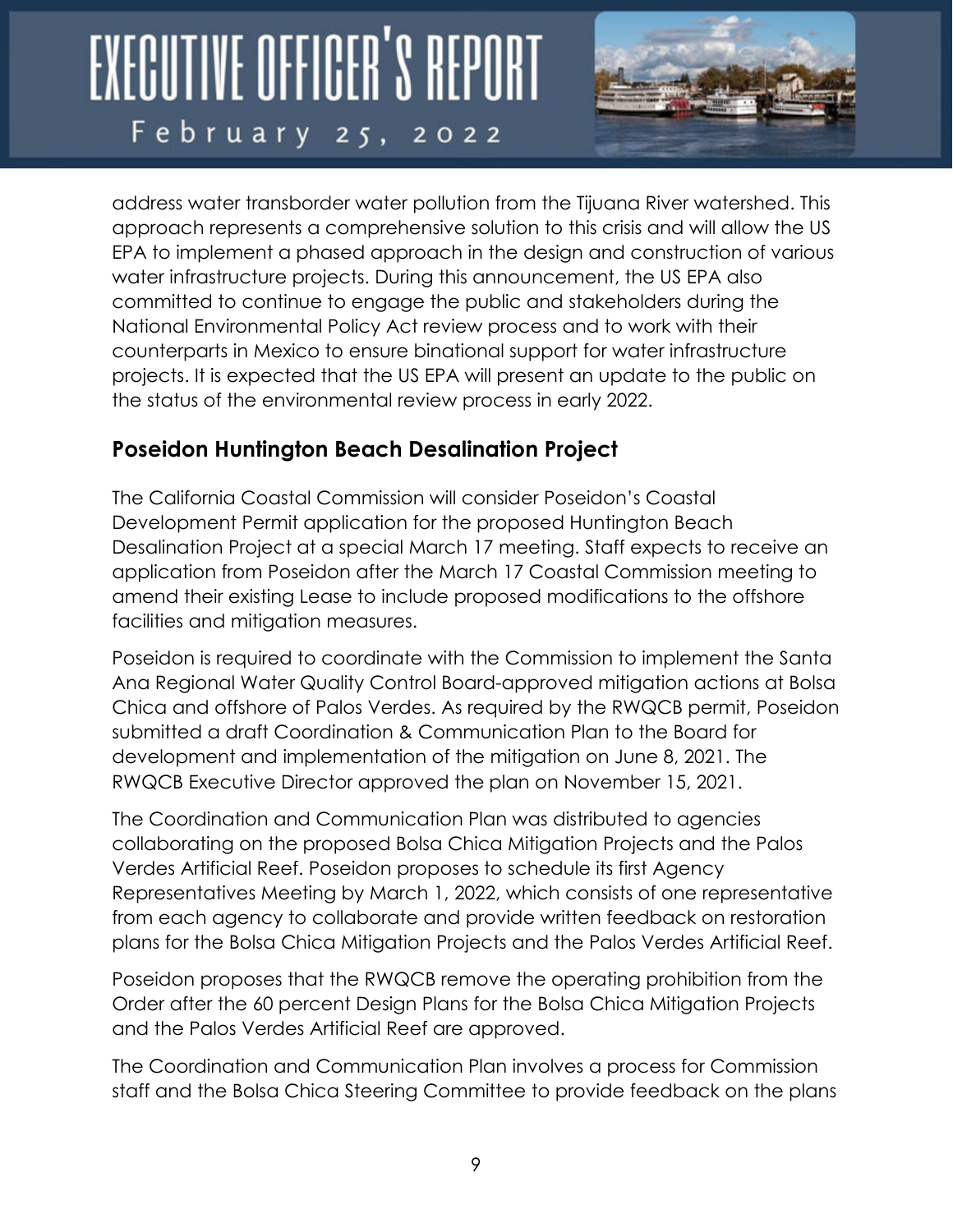

for the Bolsa Chica Lowlands before the RWQCB considers approving the plans, as well as a process for staff to provide feedback on plans for the Palos Verdes Artificial Reef.

#### **San Onofre Nuclear Generating Station Units 2 & 3 Decommissioning**

On January 24, 2022, staff received the last quarter report for 2021, covering decommissioning activities from October through December. It was reported that there were over 30 regulatory inspection visits to SONGS in 2021, including five by the U.S. Nuclear Regulatory Commission (NRC). No violations were reported during the inspection visits.

On January 15, 2022, Tonga Islands suffered a massive eruption of an undersea volcano, spawning a series of tsunami waves that traveled across the Pacific Rim. Along the West Coast, tsunami advisories were issued soon after the eruption. Advisories are issued for waves ranging from 0.3 to 1 meter. Historically, the largest tsunami to ever hit Southern California measured 3.4 meters and occurred in 1812. Southern California Edison staff posted a blog on their website on tsunami safety and noted that the top of the Holtec dry fuel storage system is more than 31 feet (9.44 meters) above sea level.

On February 7, 2022, staff received the SONGS Community Update. The update reported that Southern California Edison participated in a two-day meeting of the Tribal Radioactive Materials Transportation Committee and engaged with tribal governments across the county. The Tribal Radioactive Materials Transportation Committee toured SONGS to learn about spent nuclear fuel management. Southern California Edison briefed the committee on SONGS decommissioning and efforts to advance the relocation of SONGS spent fuel to an offsite facility once such a facility is available.

Southern California Edison anticipates permitting activities in late 2021 and early 2022 to accommodate the required State Water Quality Control Board final approved 401 water quality certification and a U.S. Army Corps of Engineers Clean Water Act Section 404 individual permit required under the Clean Water Act.

On January 12, 2022, staff received the latest monitoring report on the onshore construction activities from Aspen Environmental Group. Major onshore activities will continue to occur at the existing facility. Onshore work will include, but not